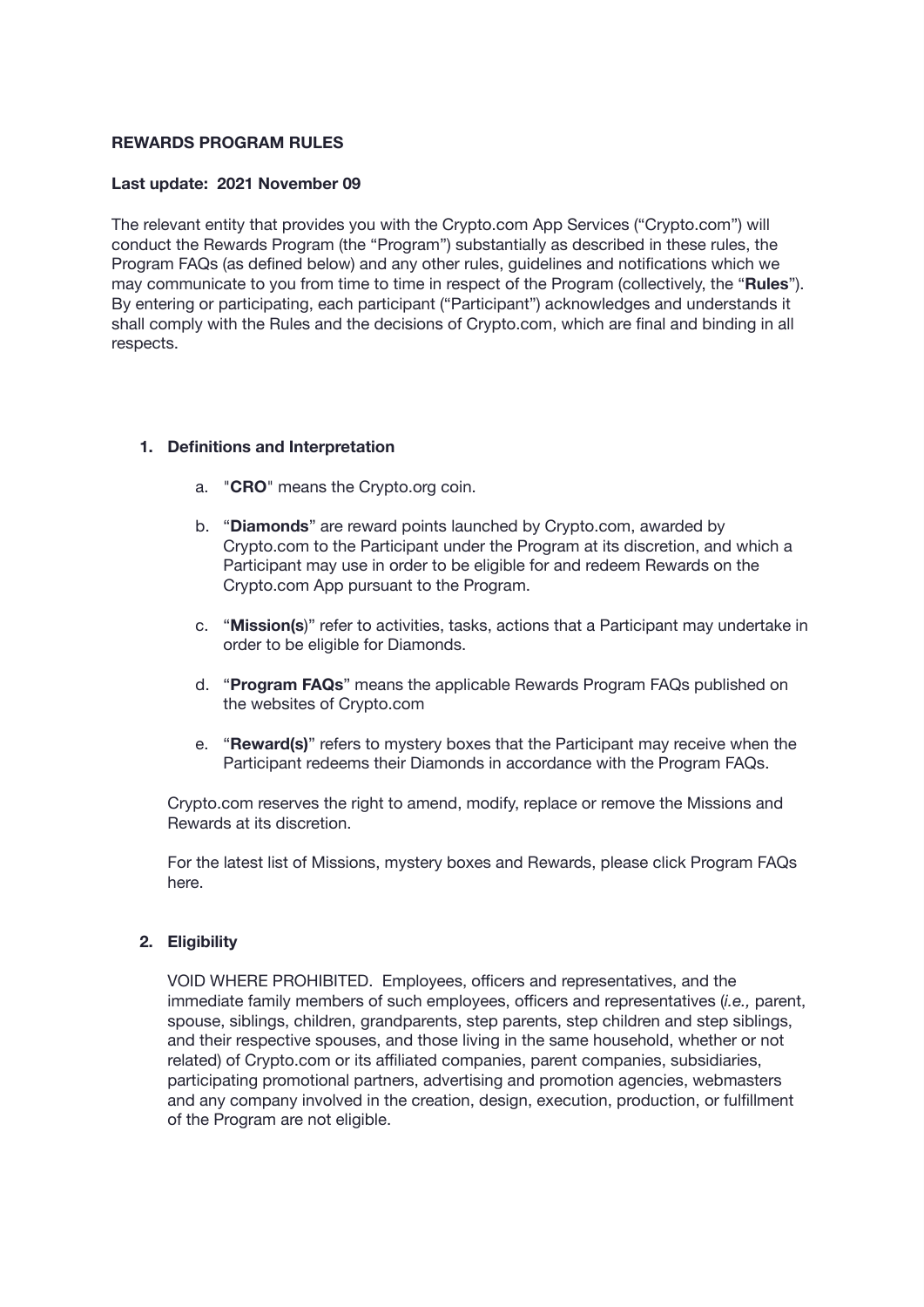Unless otherwise specified, the Program is open only to Participants who:

- a. are eighteen (18) years of age or older, or the minimum age required in their jurisdiction of residence to have the necessary legal capacity, right, power and authority to accept these terms of the Program;
- b. are existing users of the Crypto.com App Services;
- c. have a Crypto.com App account that is not suspended, restricted, terminated or otherwise.

# 3. **Promotion Period**

a. the Program may begin and end at the promotion periods specified by Crypto.com in Program FAQs (the "Promotion Period").

#### **4. Your Participation**

- a. Participants may only use their own account to participate in this Program.
- b. Participants cannot transfer Diamonds to any other person.
- c. Participants do not have the right to substitute Rewards for another reward(s).
- d. Crypto.com reserves all rights to end the Program or amend the Rules, along with the Missions and Rewards at any time without prior notice.

Furthermore, by entering the Program, the Participant:

- e. understands it shall be bound by the Rules and by the interpretation of the Rules by Crypto.com and by the decisions of Crypto.com, which are final and binding in all respects; and
- f. understands its participation in the Program shall be conditioned on its compliance with any and all applicable federal, national, state, provincial and local laws, rules and regulations. Receiving the Rewards is contingent upon fulfilling all requirements set forth in the Rules.

## 5. **Rewards**

If for any reason the Rewards, or any part of a Rewards, is unavailable or a Reward or related event is delayed, cancelled or postponed, or for any other reason, Crypto.com reserves the right to modify the Program in its sole discretion and award a substitute Reward, or portion of Reward, of comparable or greater value as set forth in the Rules. No substitution, transfer, assignment or cash equivalent of the Reward, or any portion thereof, is permitted by the Participant. Crypto.com and its affiliated entities shall have no responsibility or obligation to a Participant who is unable or unavailable to, or who does not for any reason, accept or utilize a Reward. All costs and expenses not specifically listed above as part of the Reward are solely the Participant's responsibility. The Rewards are provided on an "as is" basis. Participants acknowledge that Crypto.com and its affiliated entities have neither made nor are in any manner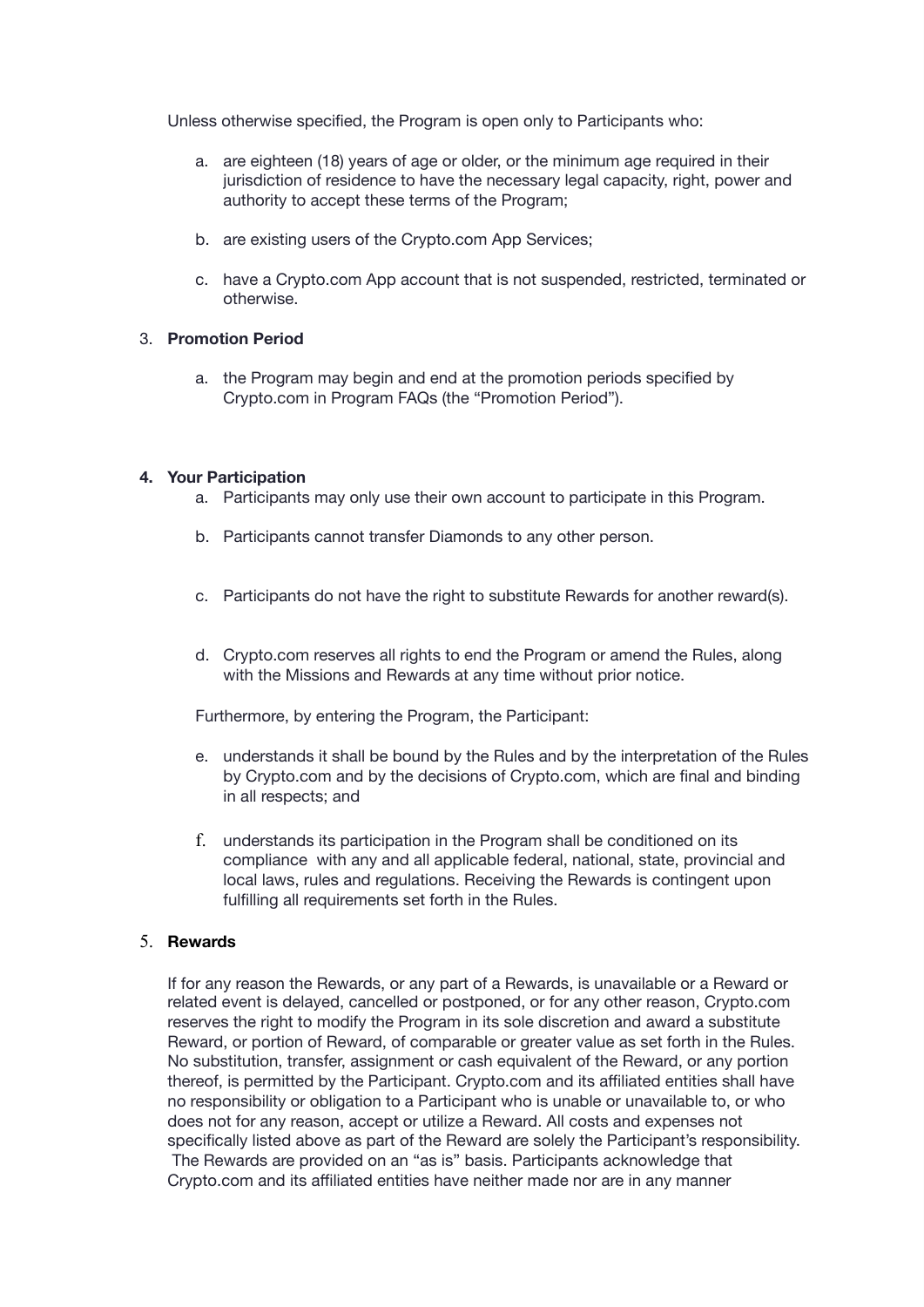responsible or liable for any warranty, representation or guarantee, express or implied, in fact or in law, relative to the Rewards, including any implied warranty of merchantability of fitness for a particular purpose. Any Rewards pictured in advertising and other Program materials are for illustrative purposes only.

The value of the Reward may be taxable to the Participant as income. All federal, state and local tax liability, and any other costs and expenses associated with acceptance or use of the Reward not specifically provided for in the Rules are solely the Participant's responsibility (regardless of whether the Reward, in whole or in part, is used).

## 6. **Liability Release and Indemnity**

THE REWARDS ARE OFFERED AND PROVIDED "AS IS" WITH NO WARRANTY OR GUARANTEE BY CRYPTO.COM OR ANY AFFILIATED ENTITY, EITHER EXPRESS OR IMPLIED. IN NO EVENT WILL CRYPTO.COM OR ANY AFFILIATED ENTITY BE LIABLE TO THE PARTICIPANT FOR ANY DIRECT, SPECIAL, INCIDENTAL, EXEMPLARY, PUNITIVE OR CONSEQUENTIAL DAMAGES (INCLUDING LOSS OF USE, DATA, BUSINESS OR PROFITS) ARISING OUT OF OR IN CONNECTION WITH PARTICIPANT'S PARTICIPATION IN THE PROGRAM, WHETHER SUCH LIABILITY ARISES FROM ANY CLAIM BASED UPON CONTRACT, WARRANTY, TORT (INCLUDING NEGLIGENCE), STRICT LIABILITY OR OTHERWISE, AND WHETHER OR NOT CRYPTO.COM AND/OR OTHER AFFILIATED ENTITIES HAVE BEEN ADVISED OF THE POSSIBILITY OF SUCH LOSS OR DAMAGE.

SOME JURISDICTIONS DO NOT ALLOW THE LIMITATION OR EXCLUSION OF LIABILITY FOR INCIDENTAL OR CONSEQUENTIAL DAMAGES, SO THE ABOVE LIMITATION OR EXCLUSION MAY NOT APPLY TO YOU.

By entering the Program, the Participant agrees to indemnify, defend, and hold harmless, Crypto.com and its affiliated entities from any and all liability, for any claims, damages, injuries or losses of any kind, and to release all rights to bring any claim, action or proceeding arising out of, in connection with, or relating to, (i) participation in the Program, (ii) without limitation, death, or property damage, arising directly or indirectly from the acceptance, possession, misuse or use of the Rewards, (iii) defamation, violation of publicity rights, or invasion of privacy in connection with the Program or acceptance and use or the Reward, and (iv) copyright infringement, trademark infringement, or any other intellectual property-related cause of action arising from or related to the Program, the Reward, or Crypto.com's advertising and marketing related to the Program, Participants, in all cases, including but not limited to: (a) unauthorized human intervention in the Program; (b) technical errors related to computers, servers, providers, or telephone, or network lines; (c) printing errors; (d) lost, late, postage-due, misdirected or undeliverable mail; (e) errors in the administration of the Program or the Missions; or (f) injury or damage to persons or property (including to any computer or mobile device systems resulting from participation in or accessing or downloading information in connection with the Program), which may be caused, directly or indirectly, in whole or in part, from the Participant's participation in the Program or receipt or use of any Reward. Participant assumes all liability for any injury or damage caused, or claimed to be caused, by participation in the Program, or the acceptance, receipt, or use of the Reward and/or any Reward component. Participant further agrees that in any cause of action, Crypto.com and/or its affiliated entities' liability will be limited to the value of the Reward, and in no event shall any affiliated entities be liable for attorney's fees.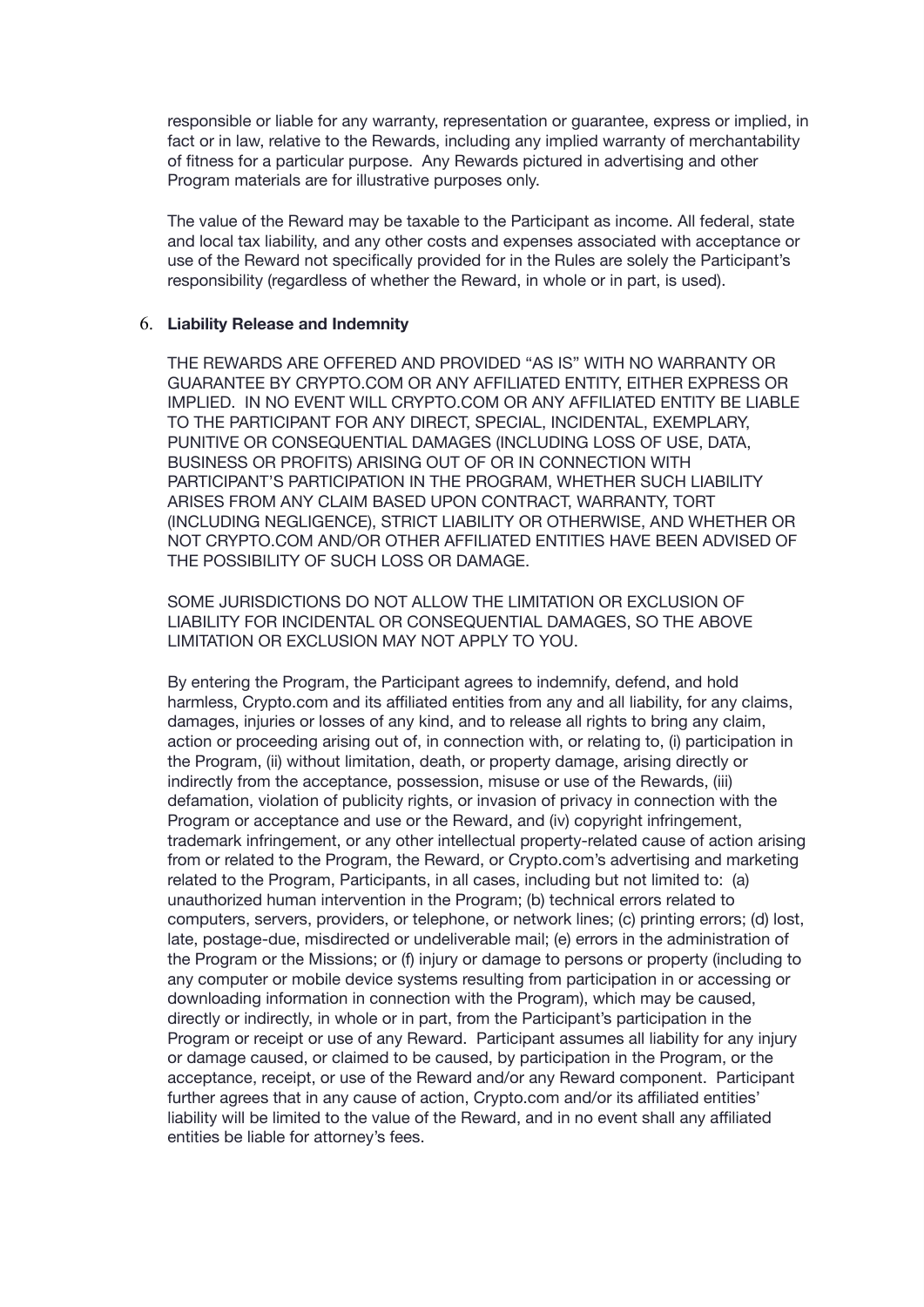Crypto.com reserves the right in its sole discretion to disqualify any Participant it suspects or finds (i) to have acted dishonestly, fraudulently or otherwise in bad faith in completion of the Mission(s); (ii) to be acting in a disruptive manner, or with the intent to annoy, abuse, threaten or harass any other person; (iii) to display behavior that will bring Crypto.com or its affiliated entities into disgrace and/or disrepute; (iv) to have provided inaccurate information on any legal documents submitted in connection with the Program; (v) used profanity, racial slurs, foul language or comments that may be deemed as an attack on Crypto.com, its affiliated entities or other persons; or (vi) to be acting in violation of the Rules.

ANY VIOLATION OF THE RULES BY A PARTICIPANT WILL RESULT IN SUCH PARTICIPANT'S DISQUALIFICATION AND ALL PRIVILEGES AS A PARTICIPANT WILL BE IMMEDIATELY TERMINATED.

#### 7. **General Terms**

Crypto.com and/or its affiliated entities are not responsible if the Program cannot take place, or if the Diamonds and/or Rewards cannot be awarded due to delays, interruptions or failures due to acts of God, war, natural disasters, weather, acts or threats of terrorism, strikes, lockouts, labor disputes, work stoppages, fire, acts of government, or other events outside of the reasonable control of Crypto.com and/or their affiliated entities. If, for any reason the Program is not capable of running as planned, including, without limitation, due to infection by computer virus, bugs, tampering, unauthorized intervention, fraud, technical failures, or any other causes beyond the reasonable control of the Crypto.com and/or their affiliated entities, which, in Crypto.com's sole determination, corrupts or affects the administration, security, fairness, integrity or proper conduct of the Program, Crypto.com reserves the right, in its sole discretion, to cancel, terminate, modify, or suspend the Program or any part of the Program. If the Program or any part of the Program is terminated or modified prior to the closing of the Program Period or any of its iterations, notice will be posted on crypto.com. Crypto.com reserves the right to modify and amend the Rules from time to time during the Program Period for clarification purposes.

ANY ATTEMPT BY ANY PERSON TO DELIBERATELY DAMAGE OR UNDERMINE THE LEGITIMATE OPERATION OF THE PROGRAM MAY BE IN VIOLATION OF CRIMINAL AND CIVIL LAW AND SHOULD SUCH AN ATTEMPT BE MADE, CRYPTO.COM RESERVES THE RIGHT TO SEEK REMEDIES AND DAMAGES (INCLUDING ATTORNEYS' FEES) FROM ANY SUCH PERSON TO THE FULLEST EXTENT PERMITTED BY LAW.

The invalidity or unenforceability of any provision of the Rules will not affect the validity or enforceability of any other provision. In the event that any provision of the Rules is determined to be invalid or otherwise unenforceable or illegal, the other provisions will remain in effect and will be construed in accordance with their terms as if the invalid or illegal provision were not contained herein. Crypto.com's failure to enforce any term of the Rules will not constitute a waiver of that term or any other provision of the Rules. The Participant agrees to waive any rights to claim ambiguity of the Rules. Headings are solely for convenience of reference and will not be deemed to affect in any manner the meaning or intent of the Rules or any provision hereof. In the event there is a discrepancy or inconsistency between, on the one hand, disclosures or other statements contained in the privacy policy or terms of use on a website and/or the terms and conditions of various products, services and features which we offer (excluding the Program), and on the other hand, the Rules, the Rules shall prevail,